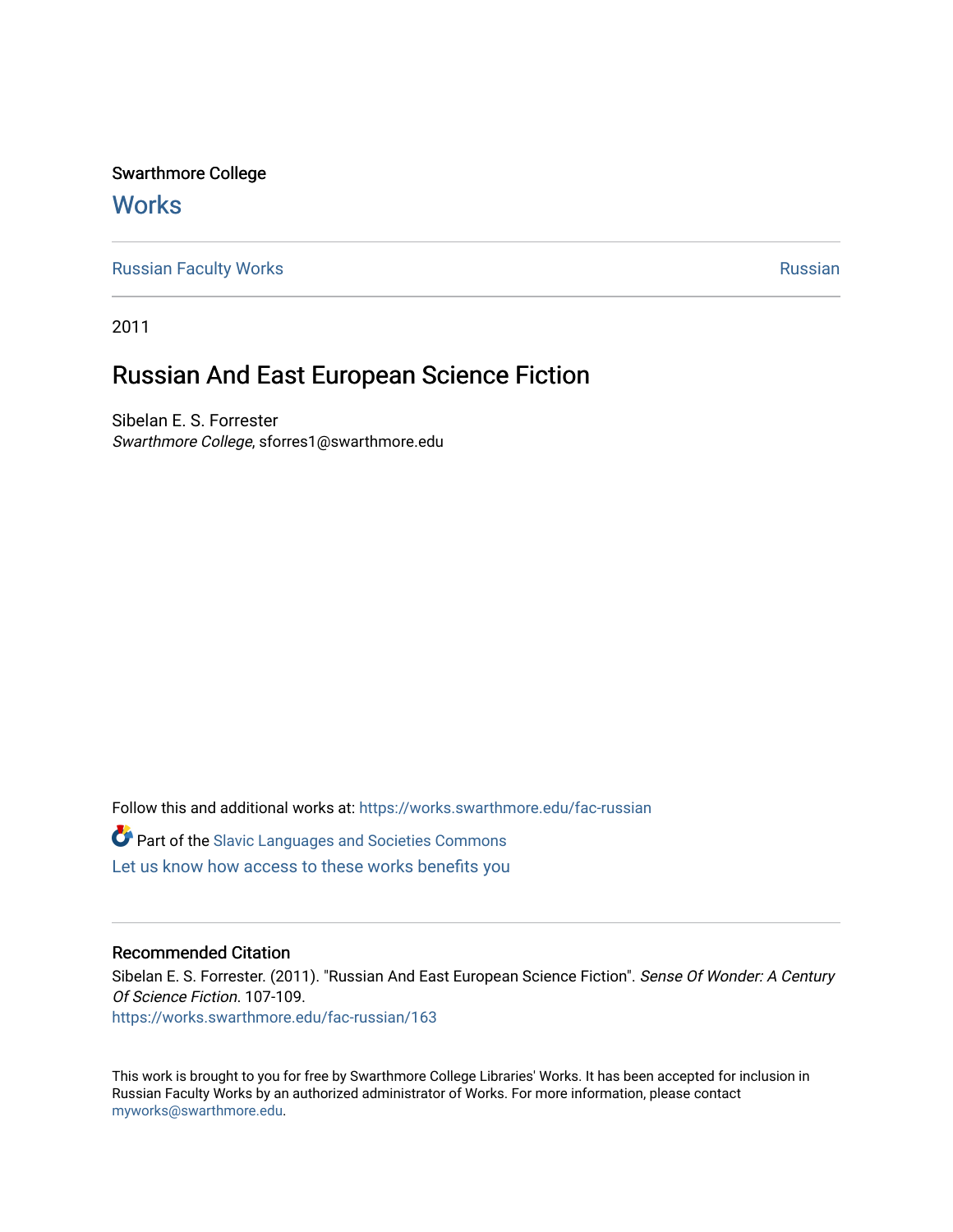### *Early Science Fiction ( -1926)*

vanished. My eyes, a thousand eyes, gazed upwards, at the Machine. There-the third, iron gesture of that inhuman hand. Shaking in an unseen wind, the criminal makes his way, slowly, up the steps, one step, another, and with that step, the last of his life, throws his face back to the *sky,* to the blue. Standing on his final resting place.

Severe and immovable as destiny, the Benefactor passed around the Machine in a circle, laid an enormous hand on the lever. There was not a whisper of breath: every eye was on the hand. The hand gripped the fiery vortex, the instrument, with its force of hundreds of thousands of volts. What a magnificent charge!

An immeasurable second. The hand, crackling with current, lowers. An unbearably sharp, cutting beam flashes-like a shiver, a just audible crackle in the tubes of the machine-. The prostrate body is bathed in a luminous haze; dissolving, dissolving, with a terrible speed before our eyrs. And then nothing: only a puddle of pure, clean water, where a moment before a scarlet heart beat violently...

This process was simple, and familiar to each of us: *yes,* dissociated matter, *yes,* the splitting of the body's atoms. But nonetheless, every time it was like a miracle, a sign of the inhuman power of the Benefactor.

Before Him flared the faces of a dozen female ciphers, women with lips half-open from agitation, their flowers fluttering in the wind.<sup>1</sup>

According to the old custom, ten women adorned the uniform of the Benefactor, which was still damp from the spray, with flowers. With the magnificent steps of a high priest He slowly descended, *slowly* moved through the Tribunal, and after him the tender white branches of women's arms, and a storm of cries from the unified millions. And then cries in honor of the Guardians, invisibly present, somewhere in our rows. Who knows: maybe the Guardians wrre foreseen **in** the fantasies of the ancient people, in creating their tender-terrible "guardian angels" that were placed beside each individual at birth.

Yes, something from the ancient religions, something purifying, like a thunderstorm, was present in the whole celebration. You, whose task it is to read this-do you know moments like these? I feel sorry for you, if you do not. ..

 $<sup>1</sup>$  From the Botanical Museum, of course. I personally have</sup> never seen any beauty in flowers-like everything else belonging to the savage, ancient world, everything that was exiled beyond the Green Wall. The only beauty is reasonable and useful: machines, boots, formulas, food, etc.

#### **Record Fourteen.**

"Mine." I can't. The cold floor.

Yet more about yesterday. The personal hour before sleep ended, and thus I could not write. All of this has been carved into me, engraved forever, especially this unbearably cold floor. ..

Yesterday evening it was time for O's visit-it was her day. I went down to the attendant to obtain a certification for closing the blinds.

"Are you alright?" she asked. "You seem... a little off, *today:'* 

"I... I'm sick."

In essence, this was true; certainly this was a sickness. All of it was a sickness. All of a sudden I remembered; of course I had the certification. I felt in my pocket, and there it was: a rustle of paper. That meant-but that meant everything had happened, all of it had truly happened.

I held out the slip of paper to the attendant, feeling like my cheeks would catch fire; without raising my head, I knew that the attendant was surprised to see me.

Then it was 21:30. In the room to the left I see my

neighbor, bent over a book, his lumps, his bald spot and his forehead, shaping an enormous, yellow parabola. I agonized; after everything with her, how could I want  $\overline{O}$ ? And to the right I could feel his eyes on me, I could see distinctly the wrinkles on his forehead, ranks of yellow, illegible scratches. And for some reason it appears that these scratches were all about me.

At a quarter to 22 she came to my room, a joyful pink whirlwind, a firm squeeze of pink arms around me. And then I felt that squeeze slowly getting weaker, her arms releasing me, until her hands lowered and she said:

 $\mathrm{``You \, aren't \,the \, same, \, you \, aren't \, like \, before, \, you \, aren't}$ mine!"

What a wild term, *"mine"!* I was never ... but I hesitated. Earlier I wasn't, not reliably, but now, you see, I don't live in our rational world, but in a second, nonsensical world. The world of the square root of negative one.

The blinds fell. To the right, my neighbor dropped his book from the table to the floor, and in the last, instantaneous, narrow crevice between the blinds and the floor, I saw a yellow hand snatch up the book. And in my heart, I would have used all my strength if I could have grasped that hand.

.<br>"I thought… I hoped to see you on my walk today. I need you, I need you so much...

Poor, pretty O! Her pink mouth was a half moon with the horns pointing downwards. But I couldn't tell her why, what I had done; it would have made her an accomplice to my crimes, and I knew that she didn't have the strength to go the Bureau of Guardians, so conse quently...

0 lay down. I slowly kissed her, kissing the sweet, plump crease in her wrist. Her blue *eyes* were closed, and that pink half moon slowly blossomed, melting, as I kissed her everywhere.

Suddenly I felt clearly how empty and devastated I was, how I had been cast off. I couldn't-it wasn't possible. I must, but I couldn't. *My* lips froze.

The pink half moon trembled, faded, convulsed. 0 threw the cover over herself, cocooned in the bed, her face buried in the pillow.

I sat on the floor near the bed, the cold, despairing floor. I sat in silence. Agonizing cold came from below; everything was over. This was, it seemed to me, the same, silent cold, found in the mute, black space between planets.

"You must understand, I didn't want..." I mumbled. "I tried, with all my strength ... "

It was true; I really didn't want to. And everything else, every word I said to her. But how to explain to her, that iron doesn't want to, but the law, inevitable and precise ...

0 raised her face from the pillow and, without opening her eyes, said "Go away;' but through her tears it sounded like "goway;' and for some reason that absurd, childish trifle broke my heart.

*My* whole being was freezing, pierced with the cold. I left, walking out into the corridor. Through the glass I could see a light, barely perceptible wisp of smoke. At night, the smoke would descend, attaching to everything. What would that night bring?

0 slipped past me silently, to the elevator. There was a knock on the door.

"One minute;' I cried, frightened.

But the elevator was already descending, down, down, down...

She had taken R from me. She had taken O from me. And *yet*, and *yet*...

Translation copyright © 2011 by Alexandra Israel.

## **RUSSIAN AND EAST EUROPEAN SCIENCE FICTION**  *Sibelan Forrester*

Although Anglo-American science fiction is better known throughout the world, not to mention (naturally) in North America, Russian and East European science fiction has played a significant role in the development of SF for more than a century. Russian and East European SF differ enough to be treated separately here, but they have been closely interrelated thanks to mutual translation as well as geographical proximity, especially in the socialist era 0917-1991 for the USSR and roughly 1947-1991 for most of the rest of Eastern Europe).

For many reasons, SF has long been a popular genre in Eastern Europe and Russia. Many early SF works were acceptable even to socialist censorship, because the future or interplanetary societies they depicted were essentially socialist; many authors ( H. G. Wells and others) were Fabians or some other variety of leftist. Jules Verne and Wells were translated frequently, so their works were easily available and widely enjoyed. Readers of SF in Russia and East Europe today are much more familiar with the best western  $SF - from$  classics to the present day-than Western readers are with Russian and East European SF.

#### **RUSSIAN AND SOVIET SF**

Russian SF sprang from a utopian chapter of Nikolai Chernyshevsky's 1863 novel What Is To Be Done? ("Vera Pavlovna's Dream") and from Fyodor Dostoevsky's story "Dream of a Ridiculous Man" and "Legend of the Grand Inquisitor" (a chapter from the 1880 novel The Karamazov Brothers) as much as from the perpetual favorites Jules Verne or H. G. Wells. The stories of rocketry pioneer Konstantin Tsiolkovsky (1857-1935) and Old Bolshevik Alexander Bogdanov's 1908 novel Red Star, among others, founded the genre. Tsiolkovsky was strongly influenced by philosopher Nikolai Fyodorov (1827-1903), who felt it was mankind's duty to pursue science until we could resurrect "the fathers" (our dead ancestors); he urged development of space travel as a way to find new planets, so all those reincorporated human beings would have room to live. Bogdanov's Red Star posits a more advanced utopian society on Mars (the conveniently red planet); the novel's earthling hero marvels at the economic and social achievements of the highly developed civilization there, though troubled by his lover's sexual past. Bogdanov (1873-1928) was one of many Marxist SF authors who depicted aliens as humanoid; according to scientific Marxism, humanity must be the pinnacle of evolution. Bogdanov's belief in the salubrious effects of exchanging blood led to his (accidental?) death after a botched transfusion. Many other literary figures of the Russian fin-de-siecle dabbled in SF; Symbolist poet Valerii Briusov's decadent dystopia" Republic of the Southern Cross" (1905) is one striking example.

Given the flowering of radical social theories after the Russian Revolution, SF's popularity in the early Soviet years is no surprise. The best-known works at the time were written by authors who wrote in other genres too; there are elements of SF in most of the Russian Futurist poets, especially Velimir Khlebnikov and Vladimir Mayakovsky (his 1929 play "The Bedbug" has a petty bourgeois from the 1920s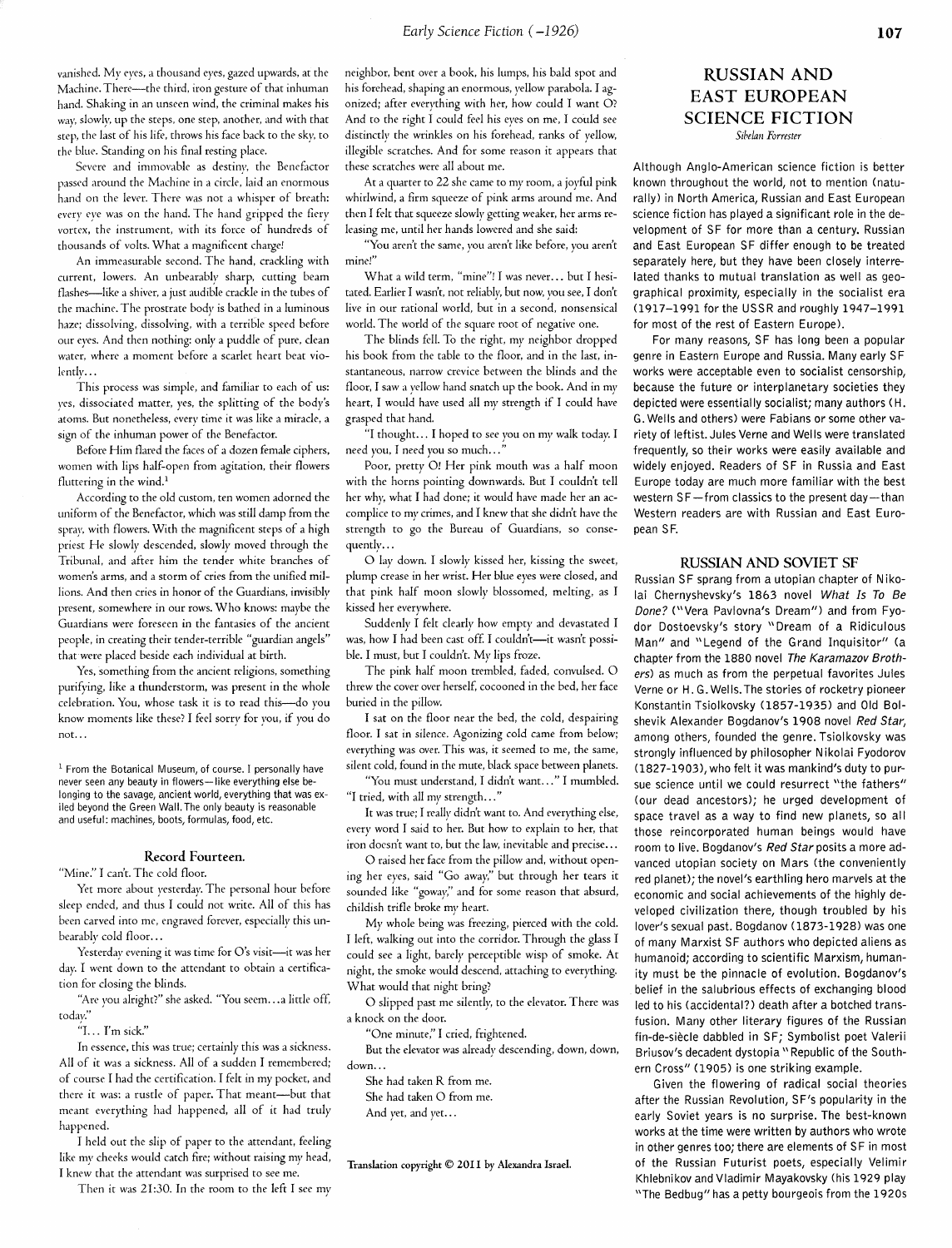defrosted in a sterile socialist future). There are echoes of Fyodorov even in high Modernists like poet Osip Mandelshtam or Boris Pasternak. Evgenii Zamyatin (1884-1937) was educated as a naval engineer and joined the Bolsheviks before the 1905 Revolution; his political interests led to years in provincial exile, which sparked his career as a writer. His classic dystopian novel We is perhaps still the best known work of Russian SF. Written in 1919-21, We was one of the first literary works banned in the Soviet Union and, oddly enough, was first published in English translation in 1924. (It was first officially published in the USSR only in 1988-three years before the USSR itself ended.) We had a formative influence on Huxley's Brave New World (1931) and Orwell's 1984 (1948); it depicts a regimented society whose members have numbers rather than names, and where a brain operation ultimately "saves" the mathematician hero D-503 from the wiles of revolution. We is often read as a prophetic anti-Bolshevik dystopia, but in fact many negative elements in the novel are drawn from Zamyatin's experience of English society, where he lived during WWI, designing icebreakers for the Russian navy. Zamyatin was unable to publish under Stalin; he was allowed to emigrate in 1931 and died in Paris after years of literary silence.

Other early Soviet authors produced important SF.Alexei N.Tolstoy (1883-1945), "the Red Count," wrote the novel Aèlita, the basis of one of the first (perhaps the first) full-length SF films, Yakov Protozanov's Aelita: Queen of Mars (1924). Mikhail Bulgakov (1891-1940), now best known for his plays and the novel The Master and Margarita, wrote several works of SF, including "The Fatal Eggs" (1925) and the novel Heart of a Dog (written 1925; officially published in the USSR in 1987). In "The Fatal Eggs" a scientist's discovery plus political interference cause disaster, as a mysterious Red Ray turns reptile and ostrich eggs into super-fertile monsters-but the tale also depicts the devious mechanism of celebrity in a very near future ( it is set in 1929, imagining that Lenin's New Economic Policy continued). By 1929, censorship was clanging down on Soviet writers; Bulgakov's request to emigrate was denied. Andrei Platonov (1899-1951) wrote SF where passionate Bolshevik scientists alter the physical fabric of the world; Marietta Shaginian (1888- 1982) included some SF among her many, many socialist realist novels.

Alexander Belyaev (1884-1942) wrote primarily SF-numerous stories, long tales, and novels-but has been largely neglected in the West. His story "Hoity-Toity (Professor Wagner's Invention)" appeared in English in a 1962 collection edited by Isaac Asimov, and Professor Dowell's Head (1925) was published in English in 1980. Several of his works have been made into films ( Last Man from Atlantis (2011 ), The Amphibian Man (1962), etc.); always beloved by readers, Belyaev is now becoming more of an object of scholarly interest.

Under Stalin writers had to be as careful as everyone else, but after his death in 1953 SF became a kind of safe zone for writers who did not want to sell out (along with children's literature, historical novels, and literary translation). Paleontologist Ivan Efremov had great success with the novel The Andromeda Nebula (better translated as Andromeda Galaxy, 1956); it went through at least thirty editions in the Soviet period. Once Stalinist literary censorship eased, the USSR was a favorable environment for SF. The Party fostered a cult of scientists and supported a large population of scientific researchers, upheld by a planned economy in education that every year turned out this or that many new qualified scientists in every field. (The scientists themselves, of course, might be anything from a Trofim Lysenko, the agronomist whose Lamarckian theories and political machinations hobbled Soviet genetics and agriculture for decades, to an Andrei Sakharov, the nuclear physicist who became a Nobel Prize-winning dissident and human rights activist.) Educated citizens enjoyed reading popular science, and SF tended to be some of the best fiction available while socialist realism was still favored by the literary bureaucracy. Soviet citizens read not only SF by Russian (or Ukrainian, Kyrgyz, etc.) authors, but also translations of classics (Verne, Wells) and writers from "brotherly" socialist countries (Capek, Lem). Some Anglo-American SF writers were widely available and very popular: Isaac Asimov (himself born in Russia), Arthur C. Clarke, and Ray Bradbury.

By the late 1950s a growing Soviet SF scene included gee-whiz magazines for boys and a growing number of writers producing mostly hard SF. The 95% that was bound to be crap was socialist realist crap, more idealist and less sexy than American style pulp SF. (Efremov's Andromeda Galaxy, far from crap, still makes tedious reading today.) Showing a distant future meant that many of the platitudes of socialist realism could be dispensed with, and including characters whose names pointed to many nationalities could suggest either worldwide socialism or a science-based meritocracy of the future. The early achievements of the Soviet space program added excitement to plots of space travel-and honestly, isn't cosmonaut (meaning someone who navigates the cosmos) a better term than astronaut (someone who ... sails into a star and gets vaporized)? SF may have been encouraged because it was another venue where the Soviet Union could compete with the West.

Besides the Strugatskys (see below) there were many popular and enjoyable SF authors in the USSR during the Thaw (1956-64) and the subsequent period of Stagnation: Chingiz Aitmatov, Genrikh Altov, Vladlen Bakhnov, Dmitrii Bilenkin, Kir Bulychëv, Anatolii Dneprov, Mikhail Emtsev, Sever Gansovsky, Gennadii Gor, Mikhail Greshnov, Vladimir Grigoriev, Georgii Gurevich, Aleksandr Kazantsev, Viktor Kolupaev, Vladislav Krapivin, Isai Lukodianov, Eremei Parnov, Aleksandr Poleshchuk, Vladimir Savchenko, Viktor Separin, Vadim Shefner, Nikolai Toman, Ilya Varshavsky, Evgenii Voiskunsky, Roman Yarov, and Valentina Zhuravleva all have at least one work of SF available in English-sometimes rendered by superb translators such as Antonina Bouis and Mirra Ginsburg. I have slowed your reading with this list to make clear how many Soviet SF authors were worth translating. The list also shows that it was mostly men who wrote SF in the Soviet period (and almost solely men who were translated into English)-and mostly Russians, rather than other Soviet nationalities, whose work made it across the border. Some stories even made digs at corruption in the Soviet system, always a thrill for readers. For all the tight control over literature in the USSR, censors often seemed to miss irony and even out-and-out sarcasm in SF, especially in short stories (the Strugatskys had more trouble because they wrote novels, because their work was so widely popular-and no doubt because they were Jews). Like the other permitted "marginal" genres, SF gave writers considerably

more freedom than socialist realist fiction, as long as it observed certain conventions ("the Party in space"). In 1970, the Strugatskys were invited to the International Science Fiction Writers' Symposium in Tokyo (but not allowed to go). Four other Soviet SF authors were sent (including one Ukrainian!); Brian Aldiss describes one of the writers, Vasilii Zakharchenko, being treated like a rock star at the Expo Soviet pavilion.

Arkady and Boris Strugatsky are the best-known SF writers in Russian after Zamyatin. Arkady Natanovich Strugatsky (1925-1991) was trained in artillery and graduated from the military foreign language institute in 1949 as a specialist in translation from Japanese and English. Boris (b. 1933) graduated from high school with honors in 1950 but was not admitted to the physics department at Leningrad State University because of quotas on Jews. He studied mathematics and mechanics instead and graduated in 1955, specializing in astronomy. The brothers wrote together and always insisted their work should be read as the creation of a single author; their first story was published in 1958, and their first novel in 1959. Before long, their take on the universe became more pessimistic (in the end of Distant Rainbow, for example, everyone dies and the planet is trashed by research carelessly pursued), and they encountered some trouble with the literary establishment. They published 27 novels, a play, and two books of stories; several works were adapted as films, including Andrei Tarkovsky's Stalker (from Roadside Picnic). The Strugatskys' popularity extended far beyond SF fans: every member of the intelligentsia felt obliged to read works like Hard to Be a God.

Around the end of the Soviet Union in 1991, Western SF that had not previously been available came flooding into Russia (along with porn and pulp of all kinds), but local SF has continued to flourish alongside fantasy. Despite copious current production, however, the SF most available in English translation is by writers who write not only SF: Viktor Pelevin (OMON Ra), Vladimir Sorokin (Ice and others), Tatyana Tolstaya (The Slynx). Olga Slavnikova's *2017* combines a dystopian, globalized capitalist Russian future with the legends of Ural miners. At the same time, the web (where SF-loving geeks got a head start on everyone else) makes it possible to find all kinds of SF works with some thoughtful searching. The post-Soviet SF scene in Russia is varied and exciting: some authors to check out include Marina and Sergei Diachenko, Aleksandr Gromov, Sviatoslav Loginov, Sergei Lukyanenko, Genri Laion Oldi <Dmitrii Gromov and Oleg Ladyzhenskii), Nik Perumov, Viacheslav Rybakov, and Vladimir Vasil'ev. The prolific Lukyanenko (b.1968) may be the most popular SF author in Russia today; his fantasy novels Night Watch (1998) and Day Watch (1999) were made into movies (2004 and 2006) that did well in North America, and he is increasingly well represented in English translation.

#### **EAST EUROPEAN SF**

Eastern Europe includes more than fifteen countries and languages (if you count Belarus and Ukraine). Before WWI, it was almost all under one or another empire, Austro-Hungarian, German, Ottoman, or Russian; local cultural production tended to favor the protection of the national language and folklore. After WWI, however, SF appealed to many aspiring writers who sought an audience and started to build the new national literatures. The best-known interwar East European SF writer was the Czech Karel